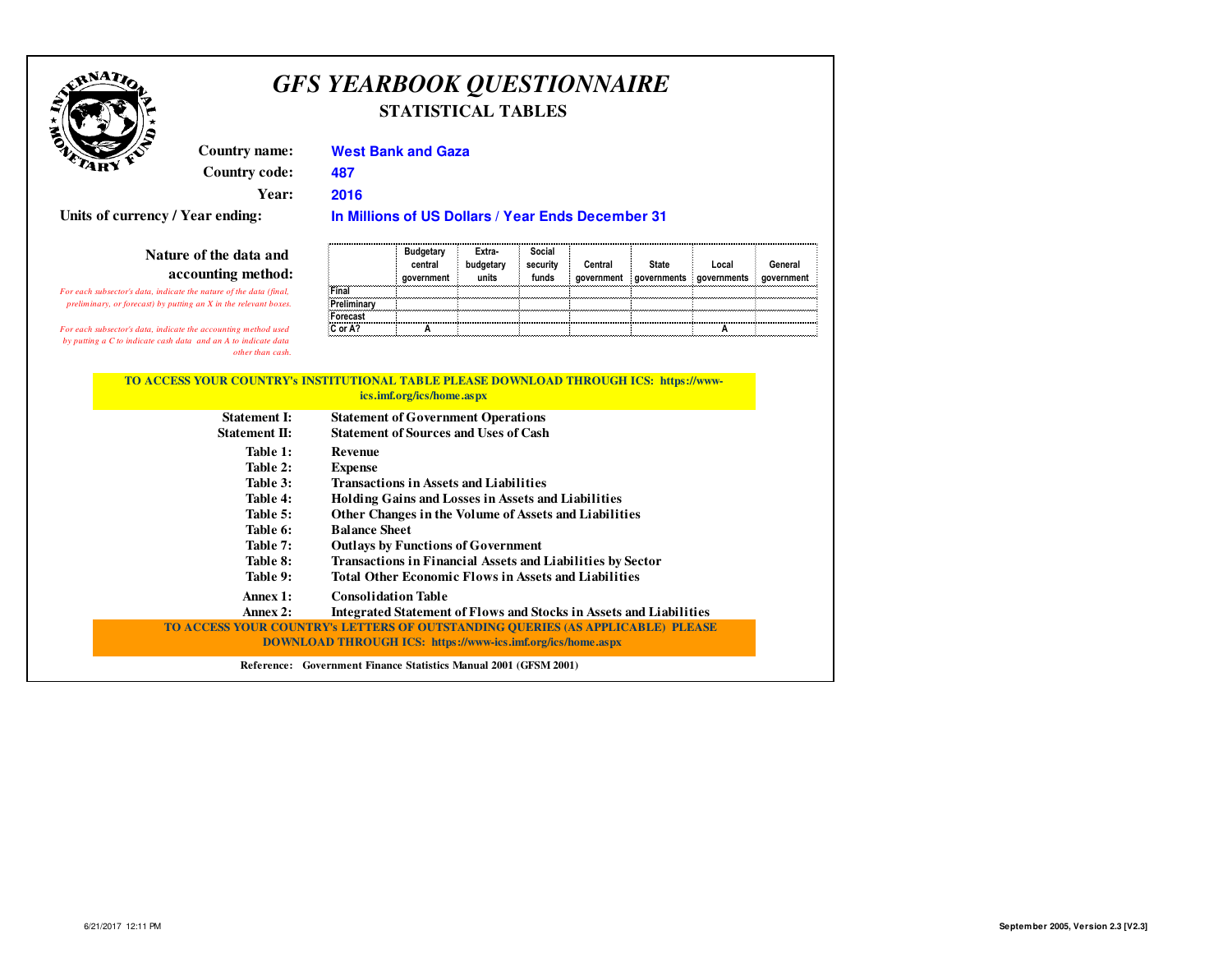### **GFS YEARBOOK QUESTIONNAIRE STATEMENT I**

**West Bank and Gaza** 487

In Millions of US Dollars / Year Ends December 31 2016 **STATEMENT OF GOVERNMENT OPERATIONS** Central Local Consolidation General Government a/ Governments Column Government b/  $(5)$  $(7)$  $(8)$  $(9)$ Accounting method:  $\overline{A}$  $\overline{A}$  $\overline{A}$ A TRANSACTIONS AFFECTING NET WORTH: 4,293.8 419.1  $0.0$ 4,712.9  $11$  $3,144.0$ 53.6  $3,197.6$ Taxes  $12$  $0.0$  $1.5$  $1.5$ 762.2  $13$ 38.4  $800.6$  $14$ 3877  $325f$ 713.3  $\overline{\mathbf{c}}$ 3,954.8 360 C 4,315.7 **Expense ..........**  $0.<sub>C</sub>$  $21$  $2.242.1$ 109.9  $2,352.0$  $\overline{22}$ 833.0 683.6 149.4  $23$  $0.0$ 25.9  $25.9$  $\overline{24}$ 79.3  $02$  $79F$ 25 17.9  $0.8$  $18.7$ 26  $32.0$ 33.2  $1.2$  $27$ 845.5  $12.7$ 858.2 28 54.5 60.8 115.3 339.0 84.1  $0.0$ 423.1 339.0 58.2  $0.0$ 397.2 TRANSACTIONS IN NONFINANCIAL ASSETS: 31 Net Acquisition of Nonfinancial Assets ................ 153.8  $131.1$  $0.0$ 284.9 117.9 237.7  $311$ 119.8 312 23.2  $4.3$  $27F$ 313  $0.0$  $12.7$ 314  $7.0$ 19.7  $185.3$  $N\!LB$ Net lending / borrowing (1-2+NOBz-31) ..........  $-72.9$  $0.0$  $112.4$ TRANSACTIONS IN FINANCIAL ASSETS AND **LIABILITIES (FINANCING):** 438.6 32 55.6  $0.0$ 494.2 321 390.8 54.8 445.6 322  $47.8$  $0.8$  $48.6$ Net incurrence of liabilities ......... 33  $-354$  $16.1$  $0.0$  $-338.2$ Domestic ....................... 331  $-346.7$  $16.1$  $-330.6$ 332  $-7.6$  $-7.6$ Foreign  $0.0$ Vertical check: Difference between net lending/borrowing and financing (1-2-31=32-33-NLBz=0) ....................  $-72.9$  $112.4$ 185  $0.0$ 

a/ Consolidation of budgetary, extrabudgetary, and social security funds (columns 1, 2, 3).

b/ Consolidation of central government, state governments, and local governments (columns 5, 6, 7).

c/ The net operating balance should only be calculated if consumption of fixed capital (23) has a nonzero value. Otherwise, only the gross operating balance should be calculated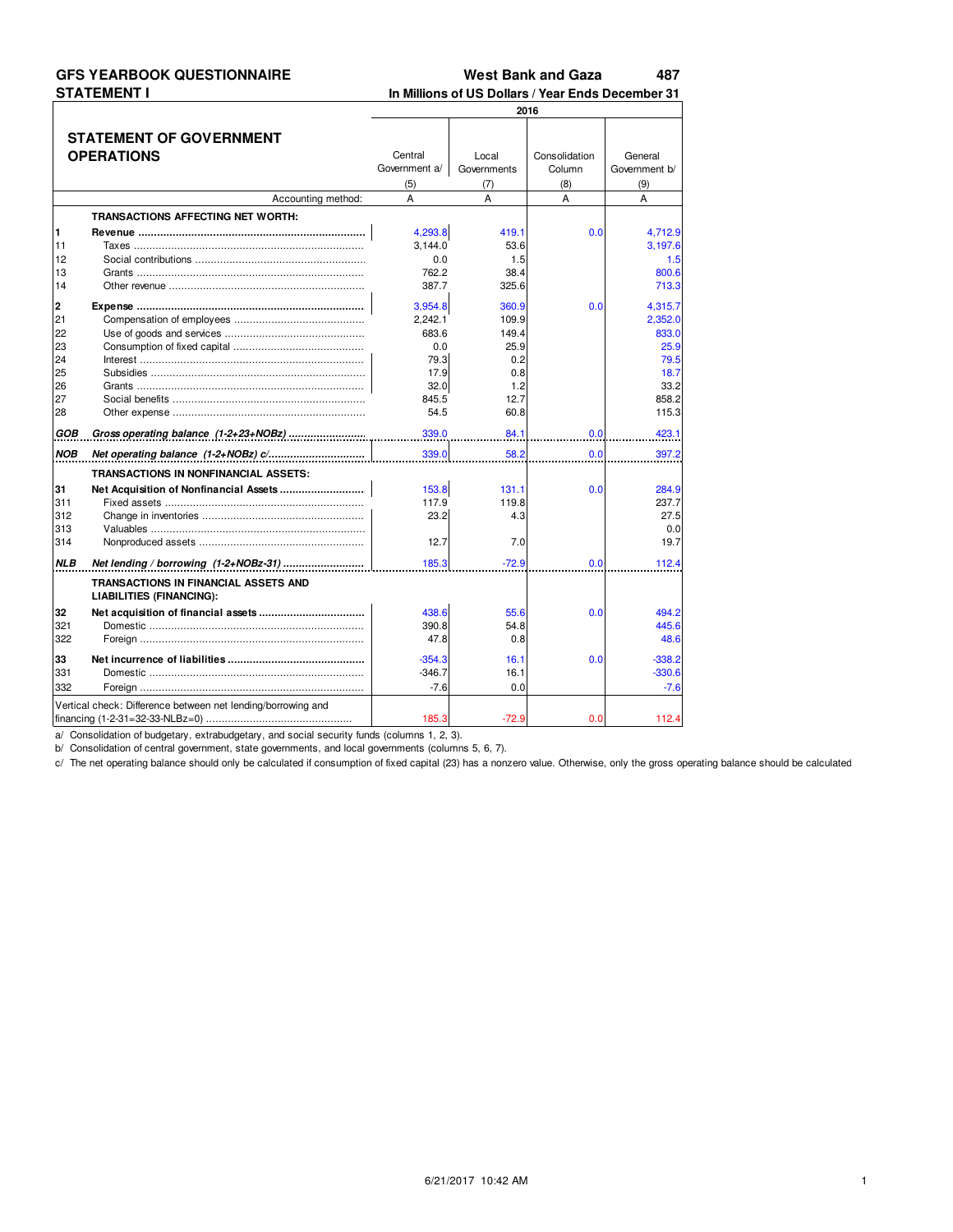#### **West Bank and Gaza** 487

# In Millions of US Dollars / Year Ends December 31

| <b>REVENUE</b><br>Central<br>Consolidation<br>General<br>Local<br>Government a/<br>Governments<br>Column<br>Government b/<br>(8)<br>(5)<br>(9)<br>(7)<br>Accounting method:<br>A<br>1<br>4,293.8<br>419.1<br>$-38.4$<br>11<br>53.6<br>3,144.0<br>0.0<br>111<br>Taxes on income, profits, and capital gains<br>122.7<br>0.0<br>0.0<br>1111<br>9.3<br>1112<br>113.4<br>1113<br>0.0<br>112<br>54.3<br>113<br>5.5<br>53.6<br>0.0<br>53.6<br>1131<br>0.0<br>1132<br>0.0<br>1133<br>0.0<br>1134<br>0.0<br>1135<br>0.0 |         |
|-----------------------------------------------------------------------------------------------------------------------------------------------------------------------------------------------------------------------------------------------------------------------------------------------------------------------------------------------------------------------------------------------------------------------------------------------------------------------------------------------------------------|---------|
|                                                                                                                                                                                                                                                                                                                                                                                                                                                                                                                 |         |
|                                                                                                                                                                                                                                                                                                                                                                                                                                                                                                                 |         |
|                                                                                                                                                                                                                                                                                                                                                                                                                                                                                                                 |         |
|                                                                                                                                                                                                                                                                                                                                                                                                                                                                                                                 |         |
|                                                                                                                                                                                                                                                                                                                                                                                                                                                                                                                 | 4,674.5 |
|                                                                                                                                                                                                                                                                                                                                                                                                                                                                                                                 | 3,197.6 |
|                                                                                                                                                                                                                                                                                                                                                                                                                                                                                                                 | 122.7   |
|                                                                                                                                                                                                                                                                                                                                                                                                                                                                                                                 | 9.3     |
|                                                                                                                                                                                                                                                                                                                                                                                                                                                                                                                 | 113.4   |
|                                                                                                                                                                                                                                                                                                                                                                                                                                                                                                                 | 0.0     |
|                                                                                                                                                                                                                                                                                                                                                                                                                                                                                                                 | 54.3    |
|                                                                                                                                                                                                                                                                                                                                                                                                                                                                                                                 | 59.1    |
|                                                                                                                                                                                                                                                                                                                                                                                                                                                                                                                 | 53.6    |
|                                                                                                                                                                                                                                                                                                                                                                                                                                                                                                                 | 0.0     |
|                                                                                                                                                                                                                                                                                                                                                                                                                                                                                                                 | 0.0     |
|                                                                                                                                                                                                                                                                                                                                                                                                                                                                                                                 | 0.0     |
|                                                                                                                                                                                                                                                                                                                                                                                                                                                                                                                 | 0.0     |
| 5.5<br>1136                                                                                                                                                                                                                                                                                                                                                                                                                                                                                                     | 5.5     |
| 114<br>1.975.5<br>0.0<br>0.0                                                                                                                                                                                                                                                                                                                                                                                                                                                                                    | 1.975.5 |
| 1141<br>0.0<br>0.0<br>0.0                                                                                                                                                                                                                                                                                                                                                                                                                                                                                       | 0.0     |
| 938.8<br>11411                                                                                                                                                                                                                                                                                                                                                                                                                                                                                                  | 938.8   |
| 11412<br>0.0                                                                                                                                                                                                                                                                                                                                                                                                                                                                                                    | 0.0     |
| 11413<br>0.0                                                                                                                                                                                                                                                                                                                                                                                                                                                                                                    | 0.0     |
| 1142<br>819.2                                                                                                                                                                                                                                                                                                                                                                                                                                                                                                   | 819.2   |
| 1143<br>0.0                                                                                                                                                                                                                                                                                                                                                                                                                                                                                                     | 0.0     |
| 0.0<br>1144                                                                                                                                                                                                                                                                                                                                                                                                                                                                                                     | 0.0     |
| 0.0<br>1145<br>Taxes on use of goods, permission to use goods<br>217.6<br>0.0                                                                                                                                                                                                                                                                                                                                                                                                                                   | 217.6   |
| 11451<br>30.0                                                                                                                                                                                                                                                                                                                                                                                                                                                                                                   | 30.0    |
| 11452<br>187.6                                                                                                                                                                                                                                                                                                                                                                                                                                                                                                  | 187.6   |
| 1146<br>0.0                                                                                                                                                                                                                                                                                                                                                                                                                                                                                                     | 0.0     |
| 115<br>Taxes on international trade and transactions<br>986.0<br>0.0<br>0.0                                                                                                                                                                                                                                                                                                                                                                                                                                     | 986.0   |
| 1151<br>986.0                                                                                                                                                                                                                                                                                                                                                                                                                                                                                                   | 986.0   |
| 1152<br>0.0                                                                                                                                                                                                                                                                                                                                                                                                                                                                                                     | 0.0     |
| 1153<br>0.0                                                                                                                                                                                                                                                                                                                                                                                                                                                                                                     | 0.0     |
| 1154<br>0.0                                                                                                                                                                                                                                                                                                                                                                                                                                                                                                     | 0.0     |
| 1155<br>0.0                                                                                                                                                                                                                                                                                                                                                                                                                                                                                                     | 0.0     |
| Other taxes on international trade and transactions<br>0.0<br>1156                                                                                                                                                                                                                                                                                                                                                                                                                                              | 0.0     |
| 116<br>0.0                                                                                                                                                                                                                                                                                                                                                                                                                                                                                                      |         |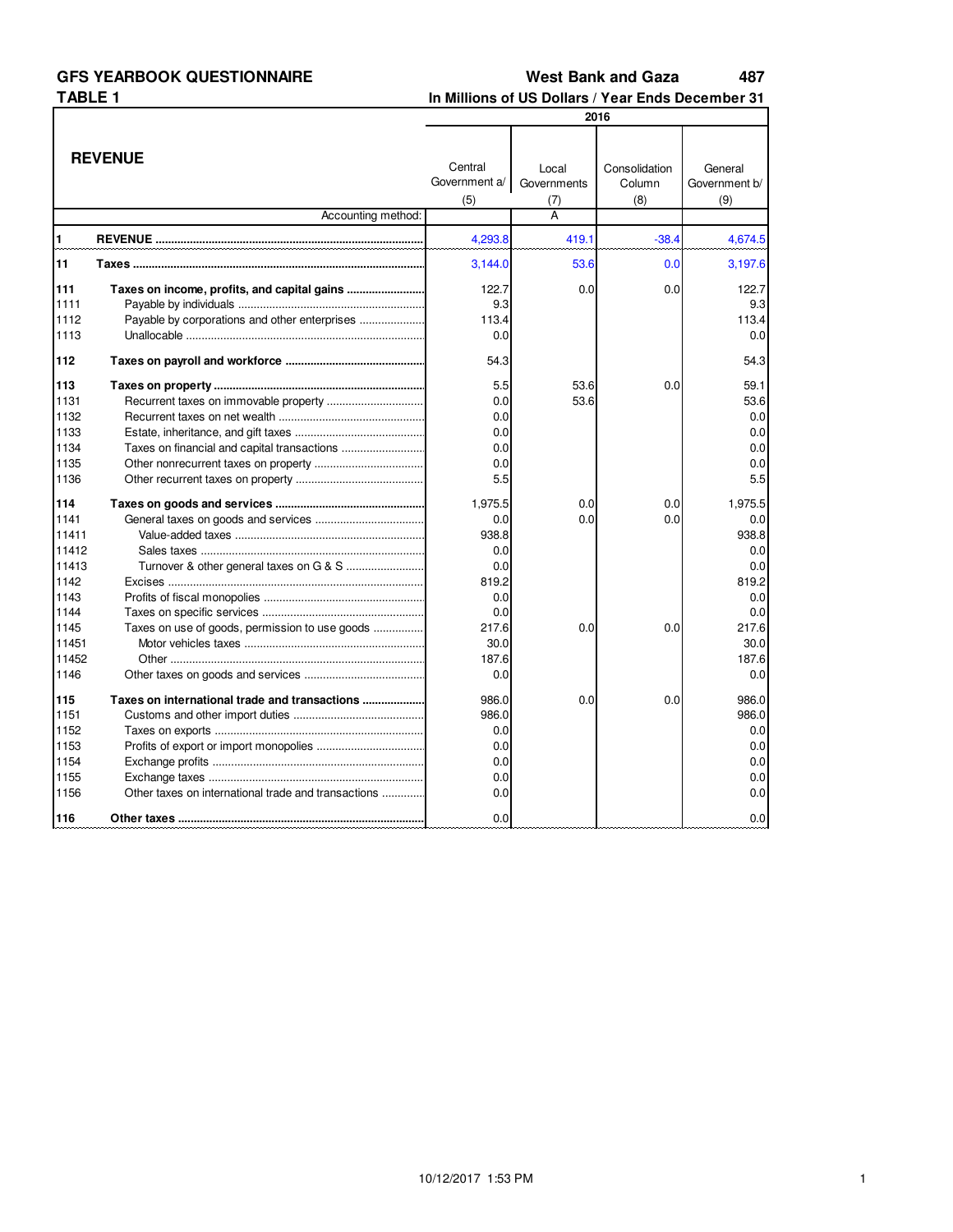#### **West Bank and Gaza** 487

In Millions of US Dollars / Year Ends December 31

| 2016                                        |                                                                                                     |                                          |                             |                                |                                          |
|---------------------------------------------|-----------------------------------------------------------------------------------------------------|------------------------------------------|-----------------------------|--------------------------------|------------------------------------------|
|                                             | <b>REVENUE</b>                                                                                      | Central<br>Government a/<br>(5)          | Local<br>Governments<br>(7) | Consolidation<br>Column<br>(8) | General<br>Government b/<br>(9)          |
|                                             | Accounting method:                                                                                  |                                          | A                           |                                |                                          |
| 12                                          |                                                                                                     | 0.0                                      | 1.5                         | 0.0                            | 1.5                                      |
| 121<br>1211<br>1212<br>1213<br>1214         |                                                                                                     | 0.0<br>0.0<br>0.0<br>0.0<br>0.0          | 1.5<br>1.5                  | 0.0                            | 1.5<br>1.5<br>0.0<br>0.0<br>0.0          |
| 122<br>1221<br>1222<br>1223                 |                                                                                                     | 0.0<br>0.0<br>0.0<br>0.0                 | 0.0                         | 0.0                            | 0.0<br>0.0<br>0.0<br>0.0                 |
| 13                                          |                                                                                                     | 762.2                                    | 38.4                        | $-38.4$                        | 762.2                                    |
| 131<br>1311<br>1312                         |                                                                                                     | 452.4<br>377.8<br>74.6                   | 0.0                         | 0.0                            | 452.4<br>377.8<br>74.6                   |
| 132<br>1321<br>1322                         |                                                                                                     | 309.7<br>309.7<br>0.0                    | 0.0                         | 0.0                            | 309.7<br>309.7<br>0.0                    |
| 133<br>1331<br>1332                         |                                                                                                     | 0.0<br>0.0<br>0.0                        | 38.4<br>38.4<br>0.0         | $-38.4$<br>$-38.4$<br>0.0      | 0.0<br>0.0<br>0.0                        |
| 14                                          |                                                                                                     | 387.7                                    | 325.6                       | 0.0                            | 713.3                                    |
| 141<br>1411<br>1412<br>1413<br>1414<br>1415 | Withdrawals from income of quasi-corporations<br>Property income attrib. to insurance policyholders | 23.9<br>3.9<br>19.1<br>0.0<br>0.0<br>0.9 | 0.0                         | 0.0                            | 23.9<br>3.9<br>19.1<br>0.0<br>0.0<br>0.9 |
| 142<br>1421<br>1422<br>1423<br>1424         |                                                                                                     | 349.2<br>0.0<br>348.8<br>0.3<br>0.1      | 0.0                         | 0.0                            | 349.2<br>0.0<br>348.8<br>0.3<br>0.1      |
| 143                                         |                                                                                                     | 14.5                                     |                             |                                | 14.5                                     |
| 144<br>1441<br>1442                         |                                                                                                     | 0.0<br>0.0<br>0.0                        | 0.0                         | 0.0                            | 0.0<br>0.0<br>0.0                        |
| 145                                         |                                                                                                     | 0.2                                      | 325.6                       |                                | 325.8                                    |

a/ Consolidation of budgetary, extrabudgetary, and social security funds (columns 1, 2, 3).<br>b/ Consolidation of central government, state governments, and local governments (columns 5, 6, 7).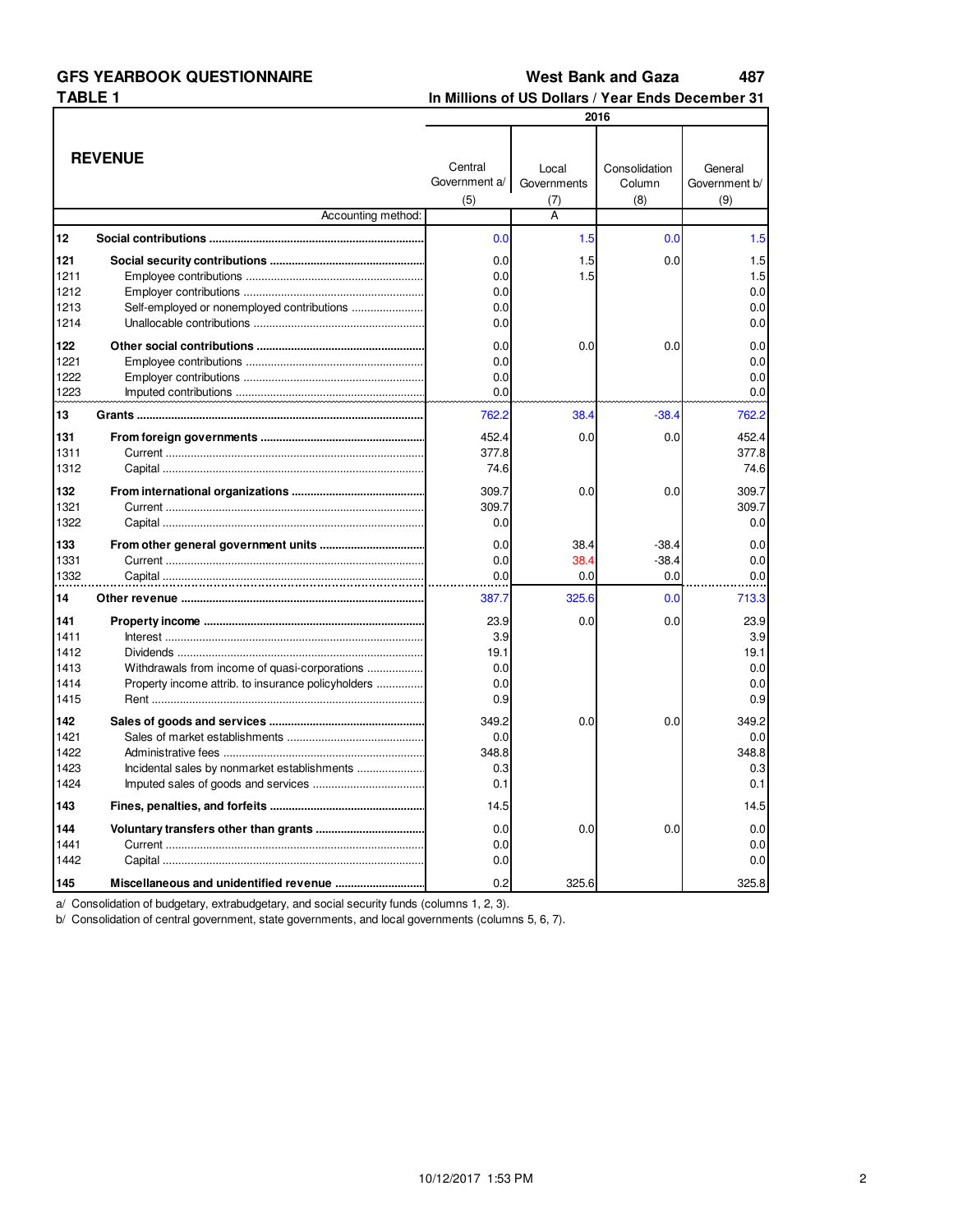#### **West Bank and Gaza** 487

In Millions of US Dollars / Year Ends December 31

|                                  |                    | 2016                                      |                             |                                |                                           |  |
|----------------------------------|--------------------|-------------------------------------------|-----------------------------|--------------------------------|-------------------------------------------|--|
|                                  |                    | entral Governme                           |                             |                                |                                           |  |
|                                  | <b>EXPENSE</b>     |                                           | Local<br>Governments<br>(7) | Consolidation<br>Column<br>(8) | General<br>Government b/<br>(9)           |  |
|                                  | Accounting method: | (5)                                       | A                           |                                |                                           |  |
| $\overline{\mathbf{c}}$          |                    | 3,954.8                                   | 360.9                       | $-32.0$                        | 4,283.7                                   |  |
| 21<br>211<br>212<br>2121<br>2122 |                    | 2,242.1<br>2,046.3<br>195.7<br>0.0<br>0.0 | 109.9<br>109.9<br>0.0       | 0.0<br>0.0                     | 2,352.0<br>2,156.2<br>195.7<br>0.0<br>0.0 |  |
| 22                               |                    | 683.6                                     | 149.4                       |                                | 833.0                                     |  |
| 23                               |                    | 0.0                                       | 25.9                        |                                | 25.9                                      |  |
| 24<br>241<br>242<br>243          |                    | 79.3<br>4.7<br>74.6<br>0.0                | 0.2<br>0.2                  | 0.0                            | 79.5<br>4.7<br>74.8<br>0.0                |  |
| 25<br>251<br>252                 |                    | 17.9<br>17.9<br>0.0                       | 0.8<br>0.8                  | 0.0                            | 18.7<br>18.7<br>0.0                       |  |
| 26<br>261<br>2611<br>2612        |                    | 32.0<br>0.0<br>0.0<br>0.0                 | 1.2<br>1.2                  | $-32.0$<br>0.0                 | 1.2<br>1.2<br>0.0<br>0.0                  |  |
| 262<br>2621<br>2622              |                    | 0.0<br>0.0<br>0.0                         | 0.0                         | 0.0                            | 0.0<br>0.0<br>0.0                         |  |
| 263<br>2631<br>2632              |                    | 32.0<br>27.4<br>4.6                       | 0.0<br>0.0                  | $-32.0$<br>$-27.4$<br>$-4.6$   | 0.0<br>0.0<br>0.0                         |  |
| 27<br>271<br>272<br>273          |                    | 845.5<br>277.8<br>567.7<br>0.0            | 12.7<br>12.7                | 0.0                            | 858.2<br>290.5<br>567.7<br>0.0            |  |
| 28<br>281<br>282<br>2821<br>2822 |                    | 54.5<br>0.0<br>54.5<br>50.2<br>4.3        | 60.8<br>60.8<br>60.8        | 0.0<br>0.0                     | 115.3<br>0.0<br>115.3<br>111.0<br>4.3     |  |

a/ Consolidation of budgetary, extrabudgetary, and social security funds (columns 1, 2, 3).

b/ Consolidation of central government, state governments, and local governments (columns 5, 6, 7).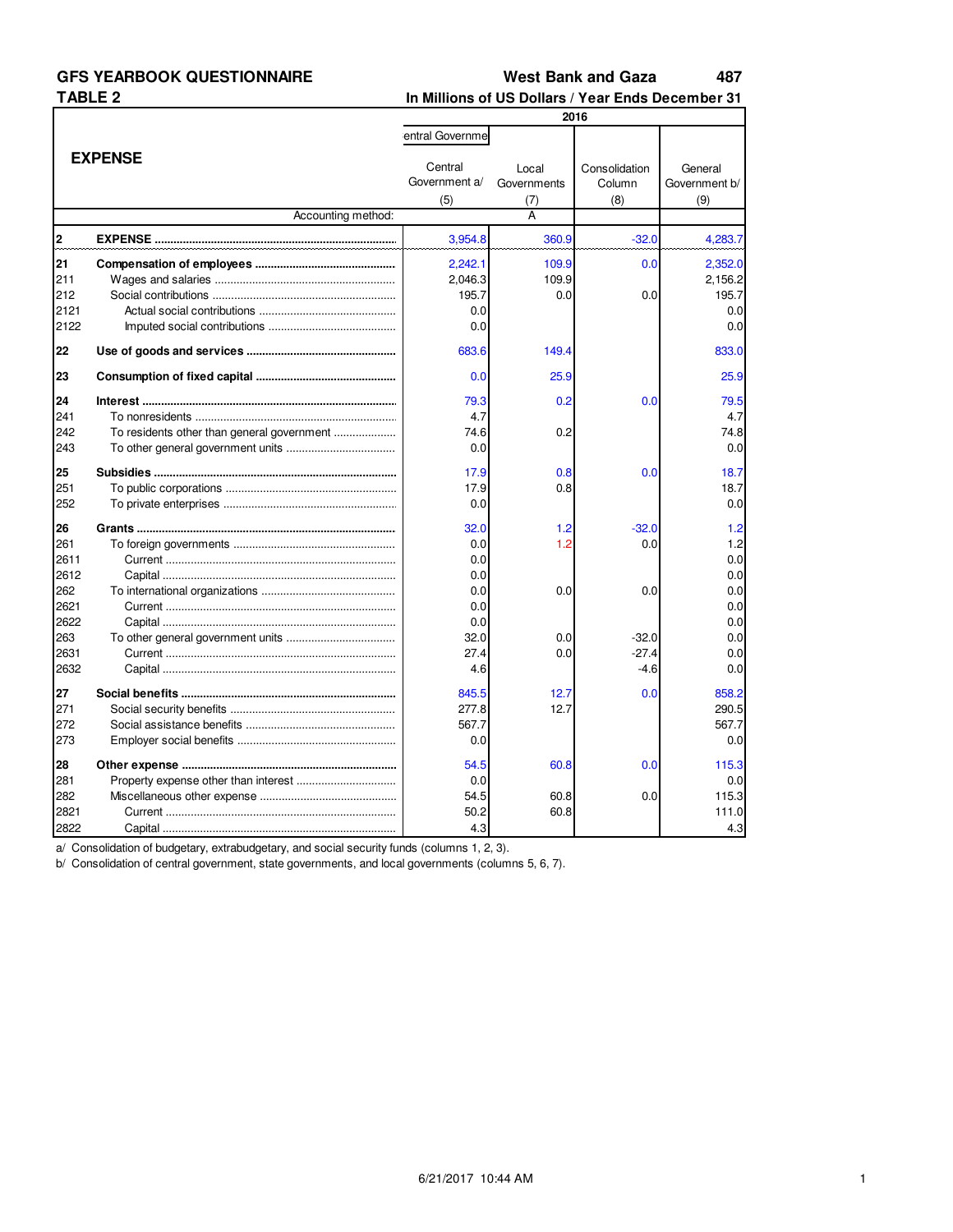# **GFS YEARBOOK QUESTIONNAIRE GES TEANDUUN QUESTIUNNAIKE<br>TABLE 3<br>COMPOSE DE COMPOSE DE COMPOSE DE COMPOSE DE COMPOSE DE COMPOSE DE COMPOSE DE COMPOSE DE COMPOSE DE COMPOSE DE**

#### **West Bank and Gaza** 487

In Millions of US Dollars / Year Ends December 31

|        |                                                  | 2016                            |                             |                                |                                 |  |
|--------|--------------------------------------------------|---------------------------------|-----------------------------|--------------------------------|---------------------------------|--|
|        | TRANSACTIONS IN ASSETS AND LIABILITIES           | Central<br>Government a/<br>(5) | Local<br>Governments<br>(7) | Consolidation<br>Column<br>(8) | General<br>Government b/<br>(9) |  |
|        | Accounting method:                               |                                 | A                           |                                |                                 |  |
| 3      | CHANGE IN NET WORTH: TRANSACTIONS c/             | 946.6                           | 170.6                       | 0.0                            | 1,117.2                         |  |
| 31     |                                                  | 153.8                           | 131.1                       | 0.0                            | 284.9                           |  |
| 311    |                                                  | 117.9                           | 119.8                       | 0.0                            | 237.7                           |  |
| 311.1  |                                                  | 117.9                           | 119.8                       | 0.0                            | 237.7                           |  |
| 311.2  |                                                  | 0.0                             | 0.0                         | 0.0                            | 0.0                             |  |
| 311.3  | Consumption of fixed capital (CFC): fixed assets | 0.0                             | 0.0                         | 0.0                            | 0.0                             |  |
| 3111   |                                                  | 105.7                           | 0.0                         | 0.0                            | 105.7                           |  |
| 3111.1 |                                                  | 105.7                           |                             |                                | 105.7                           |  |
| 3111.2 |                                                  | 0.0                             |                             |                                | 0.0                             |  |
| 3111.3 |                                                  | 0.0                             |                             |                                | 0.0                             |  |
| 3112   |                                                  | 12.2                            | 0.0                         | 0.0                            | 12.2                            |  |
| 3112.1 | Acquisitions: machinery and equipment            | 12.2                            |                             |                                | 12.2                            |  |
| 3112.2 |                                                  | 0.0                             |                             |                                | 0.0                             |  |
| 3112.3 |                                                  | 0.0                             |                             |                                | 0.0                             |  |
| 3113   |                                                  | 0.0                             | 0.0                         | 0.0                            | 0.0                             |  |
| 3113.1 |                                                  | 0.0                             |                             |                                | 0.0                             |  |
| 3113.2 |                                                  | 0.0                             |                             |                                | 0.0                             |  |
| 3113.3 |                                                  | 0.0                             |                             |                                | 0.0                             |  |
| 312    |                                                  | 23.2                            | 4.3                         |                                | 27.5                            |  |
| 313    |                                                  | 0.0                             | 0.0                         | 0.0                            | 0.0                             |  |
| 313.1  |                                                  | 0.0                             |                             |                                | 0.0                             |  |
| 313.2  |                                                  | 0.0                             |                             |                                | 0.0                             |  |
| 314    |                                                  | 12.7                            | 7.0                         | 0.0                            | 19.7                            |  |
| 314.1  |                                                  | 12.7                            | 7.0                         | 0.0                            | 19.7                            |  |
| 314.2  |                                                  | 0.0                             | 0.0                         | 0.0                            | 0.0                             |  |
| 314.3  | CFC: major improvements, nonproduced assets      | 0.0                             | 0.0                         | 0.0                            | 0.0                             |  |
| 3141   |                                                  | 0.0                             | 0.0                         | 0.0                            | $0.0\,$                         |  |
| 3141.1 |                                                  | 0.0                             |                             |                                | 0.0                             |  |
| 3141.2 |                                                  | 0.0                             |                             |                                | 0.0                             |  |
| 3141.3 |                                                  | 0.0                             |                             |                                | 0.0                             |  |
| 3142   |                                                  | 0.0                             | 0.0                         | 0.0                            | 0.0                             |  |
| 3142.1 |                                                  | 0.0                             |                             |                                | 0.0                             |  |
| 3142.2 |                                                  | 0.0                             |                             |                                | 0.0                             |  |
| 3142.3 | CFC: major improvements, subsoil assets          | 0.0                             |                             |                                | 0.0                             |  |
| 3143   |                                                  | 0.0                             | 0.0                         | 0.0                            | 0.0                             |  |
| 3143.1 | Acquisitions: other naturally occurring assets   | 0.0                             |                             |                                | 0.0                             |  |
| 3143.2 | Disposals: other naturally occurring assets      | 0.0                             |                             |                                | 0.0                             |  |
| 3144   |                                                  | 0.0                             | 0.0                         | 0.0                            | 0.0                             |  |
| 3144.1 | Acquisitions: intangible nonproduced assets      | 0.0                             |                             |                                | 0.0                             |  |
| 3144.2 | Disposals: intangible nonproduced assets         | 0.0                             |                             |                                | 0.0                             |  |
|        |                                                  |                                 |                             |                                |                                 |  |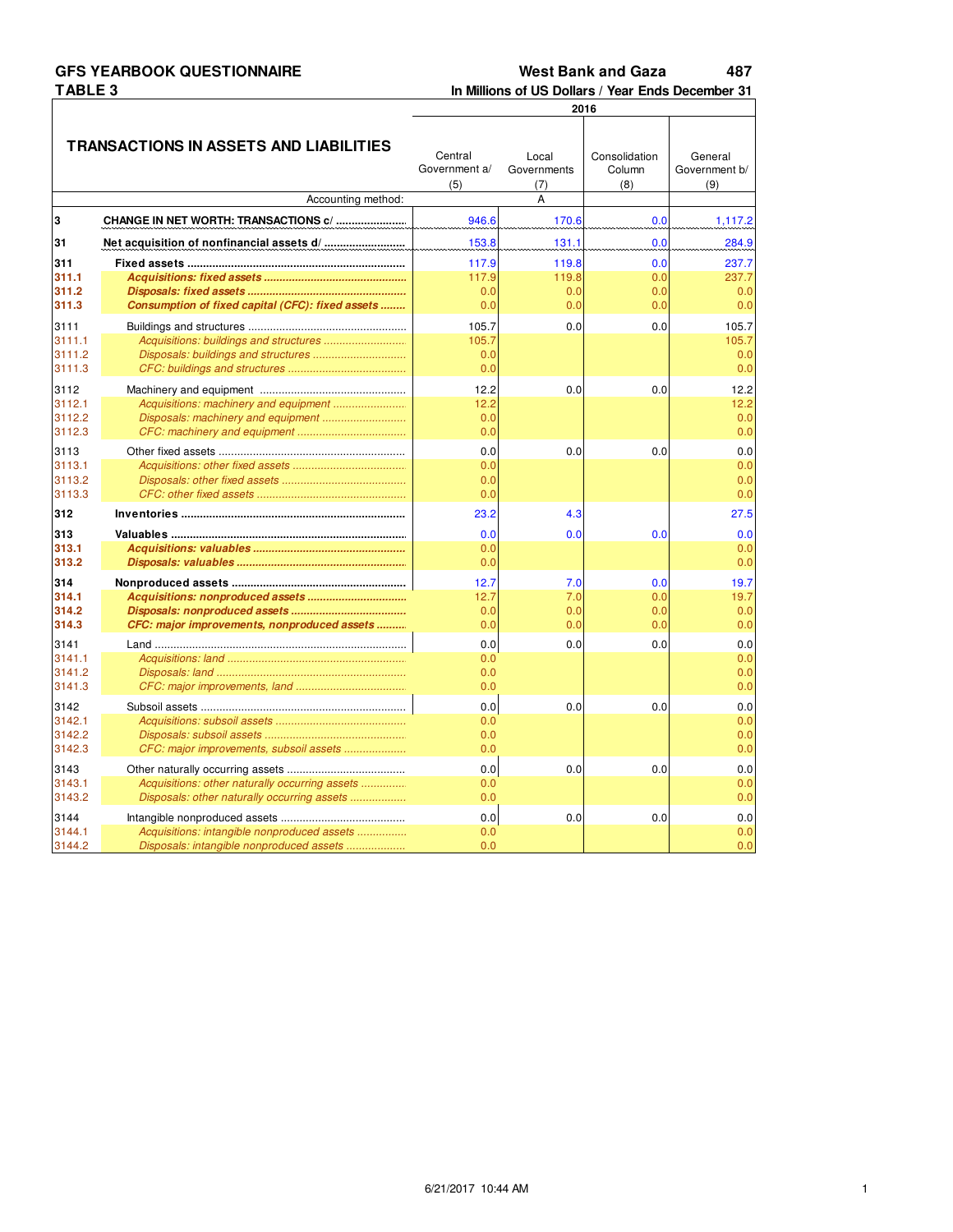#### **West Bank and Gaza** 487

In Millions of US Dollars / Year Ends December 31

|      |                                        | 2016                            |                             |                                |                                 |  |
|------|----------------------------------------|---------------------------------|-----------------------------|--------------------------------|---------------------------------|--|
|      | TRANSACTIONS IN ASSETS AND LIABILITIES | Central<br>Government a/<br>(5) | Local<br>Governments<br>(7) | Consolidation<br>Column<br>(8) | General<br>Government b/<br>(9) |  |
|      | Accounting method:                     |                                 | A                           |                                |                                 |  |
| 32   |                                        | 438.6                           | 55.6                        | 0.0                            | 494.2                           |  |
| 3201 |                                        | 0.0                             | 0.0                         | 0.0                            | 0.0                             |  |
| 3202 |                                        | 135.2                           | 0.0                         | 0.0                            | 135.2                           |  |
| 3203 |                                        | 0.0                             | 0.0                         | 0.0                            | 0.0                             |  |
| 3204 |                                        | 262.8                           | 0.0                         | 0.0                            | 262.8                           |  |
| 3205 |                                        | 0.6                             | 0.0                         | 0.0                            | 0.6                             |  |
| 3206 |                                        | 0.0                             | 0.0                         | 0.0                            | 0.0                             |  |
| 3207 |                                        | 0.0                             | 0.0                         | 0.0                            | 0.0                             |  |
| 3208 |                                        | 39.9                            | 55.6                        | 0.0                            | 95.5                            |  |
| 321  |                                        | 390.8                           | 54.8                        | 0.0                            | 445.6                           |  |
| 3212 |                                        | 135.2                           |                             |                                | 135.2                           |  |
| 3213 |                                        | 0.0                             |                             |                                | 0.0                             |  |
| 3214 |                                        | 262.8                           |                             |                                | 262.8                           |  |
| 3215 |                                        | 0.0                             |                             |                                | 0.0                             |  |
| 3216 |                                        | 0.0                             |                             |                                | 0.0                             |  |
| 3217 |                                        | 0.0                             |                             |                                | 0.0                             |  |
| 3218 |                                        | $-7.3$                          | 54.8                        |                                | 47.5                            |  |
| 322  |                                        | 47.8                            | 0.8                         | 0.0                            | 48.6                            |  |
| 3221 |                                        | 0.0                             |                             |                                | 0.0                             |  |
| 3222 |                                        | 0.0                             |                             |                                | 0.0                             |  |
| 3223 |                                        | 0.0                             |                             |                                | 0.0                             |  |
| 3224 |                                        | 0.0                             |                             |                                | 0.0                             |  |
| 3225 |                                        | 0.6                             |                             |                                | 0.6                             |  |
| 3226 |                                        | 0.0                             |                             |                                | 0.0                             |  |
| 3227 |                                        | 0.0                             |                             |                                | 0.0                             |  |
| 3228 |                                        | 47.2                            | 0.8                         |                                | 48.0                            |  |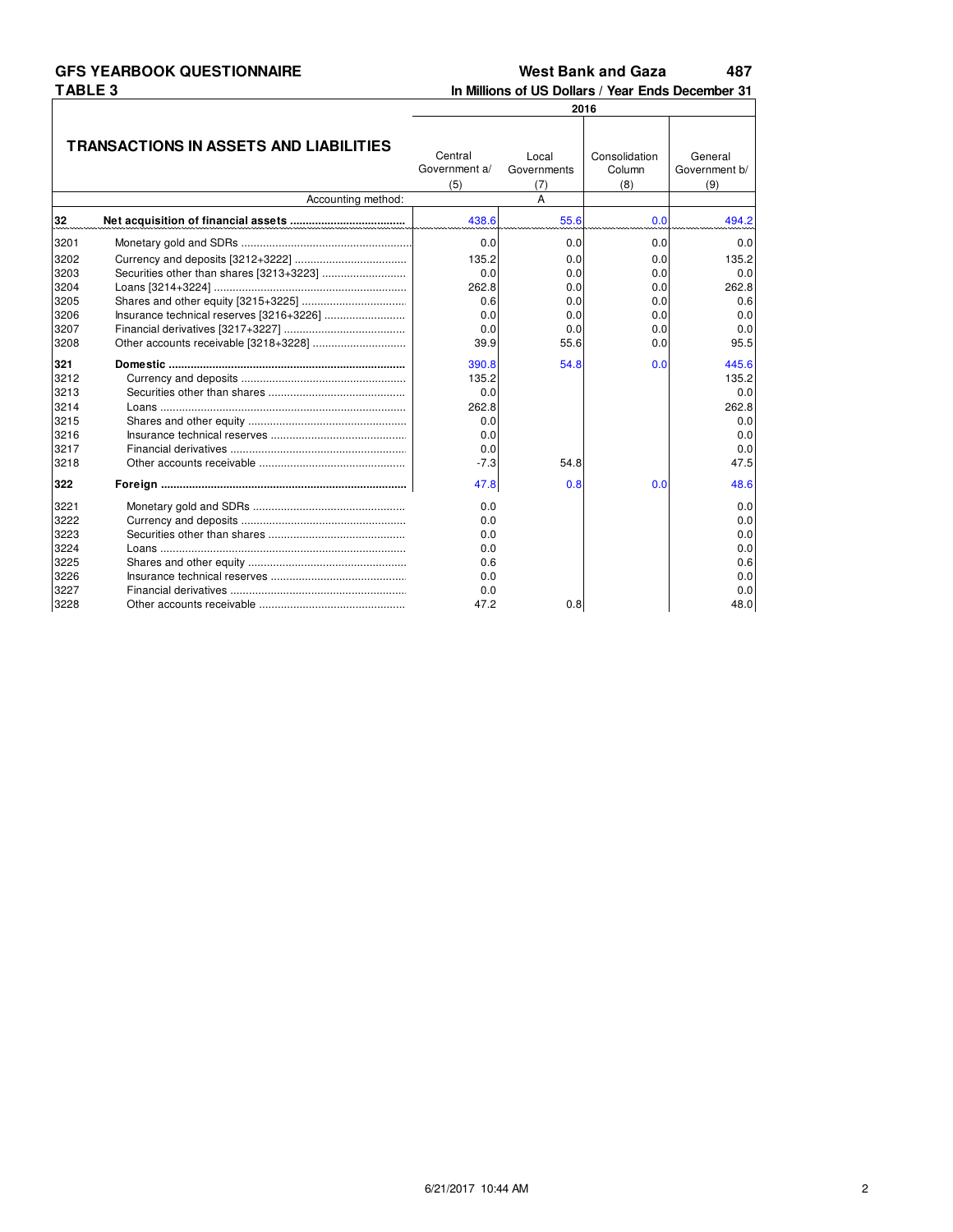# **TABLE 3**

#### **GFS YEARBOOK QUESTIONNAIRE 179,15 487 West Bank and Gaza**

**In Millions of US Dollars / Year Ends December 31**

|                  |                                                         |                                 |                             | 2016                           |                                 |
|------------------|---------------------------------------------------------|---------------------------------|-----------------------------|--------------------------------|---------------------------------|
|                  | <b>TRANSACTIONS IN ASSETS AND LIABILITIES</b>           | Central<br>Government a/<br>(5) | Local<br>Governments<br>(7) | Consolidation<br>Column<br>(8) | General<br>Government b/<br>(9) |
|                  | Accounting method:                                      |                                 | A                           |                                |                                 |
| 33               |                                                         | $-354.3$                        | 16.1                        | 0.0                            | $-338.2$                        |
| 3301             |                                                         | 0.0                             | 0.0                         | 0.0                            | 0.0                             |
| 3302             |                                                         | 0.0                             | 0.0                         | 0.0                            | 0.0                             |
| 3303             |                                                         | 0.0                             | 0.0                         | 0.0                            | 0.0                             |
| 3304             |                                                         | 0.0                             | 0.0                         | 0.0                            | 0.0                             |
| 3305             |                                                         | 0.0                             | 0.0                         | 0.0                            | 0.0                             |
| 3306             |                                                         | 0.0                             | 0.0                         | 0.0                            | 0.0                             |
| 3307             |                                                         | 0.0                             | 0.0                         | 0.0                            | 0.0                             |
| 3308             |                                                         | $-354.3$                        | 16.1                        | 0.0                            | $-338.2$                        |
| 331              |                                                         | $-346.7$                        | 16.1                        | 0.0                            | $-330.6$                        |
| 3312             |                                                         | 0.0                             |                             |                                | 0.0                             |
| 3313             |                                                         | 0.0                             |                             |                                | 0.0                             |
| 3314             |                                                         | 0.0                             |                             |                                | 0.0                             |
| 3315             |                                                         | 0.0                             |                             |                                | 0.0                             |
| 3316             |                                                         | 0.0                             |                             |                                | 0.0                             |
| 3317             |                                                         | 0.0                             |                             |                                | 0.0                             |
| 3318             |                                                         | $-346.7$                        | 16.1                        |                                | $-330.6$                        |
| 332              |                                                         | $-7.6$                          | 0.0                         | 0.0                            | $-7.6$                          |
| 3321             |                                                         | 0.0                             |                             |                                | 0.0                             |
| 3322             |                                                         | 0.0                             |                             |                                | 0.0                             |
| 3323             |                                                         | 0.0                             |                             |                                | 0.0                             |
| 3324             |                                                         | 0.0                             |                             |                                | 0.0                             |
| 3325             |                                                         | 0.0                             |                             |                                | 0.0                             |
| 3326             |                                                         | 0.0                             |                             |                                | 0.0                             |
| 3327             |                                                         | 0.0                             |                             |                                | 0.0                             |
| 3328             |                                                         | $-7.6$                          |                             |                                | $-7.6$                          |
|                  | <b>Memorandum items:</b>                                |                                 |                             |                                |                                 |
| 3M1              |                                                         | 0.0                             | 0.0                         | 0.0                            | 0.0                             |
| 3M11             |                                                         | 0.0                             |                             |                                | 0.0                             |
| 3M12             |                                                         | 0.0                             |                             |                                | 0.0                             |
| 3M <sub>13</sub> |                                                         | 0.0                             |                             |                                | 0.0                             |
| 3M14             | Other taxes minus other subsidies (on production) h/    | 0.0                             |                             |                                | 0.0                             |
| 3M2              | Change in net financial worth: transactions [=32-33] i/ | 792.9                           | 39.5                        | 0.0                            | 832.4                           |
| 3M3              |                                                         | 0.0                             |                             |                                | 0.0                             |

a/ Consolidation of budgetary, extrabudgetary, and social security funds (columns 1, 2, 3).

b/ Consolidation of central government, state governments, and local governments (columns 5, 6, 7).

c/ Change in net worth due to transactions in assets and liabilities.

d/ Net transactions in fixed assets, valuables, and nonproduced assets equal acquisitions minus disposals and consumption of fixed capital.

e/ This item shows the value of "compensation of employees" which is included in government's own-account construction of fixed assets (GFS

f/ This item shows the value of "use of goods and services" which is included in government's own-account construction of fixed assets (GFS it

g/ This item shows the value of "consumption of fixed capital" which is included in government's own-account construction of fixed assets (GFS h/ This item shows the value of "taxes minus subsidies", which is included in government's own-account construction of fixed assets (GFS item 31).

i/ Change in net financial worth due to transactions in financial assets and liabilities.

 $j$  This item shows the market value of all transactions in liabilities except for shares and other equity and financial derivatives.